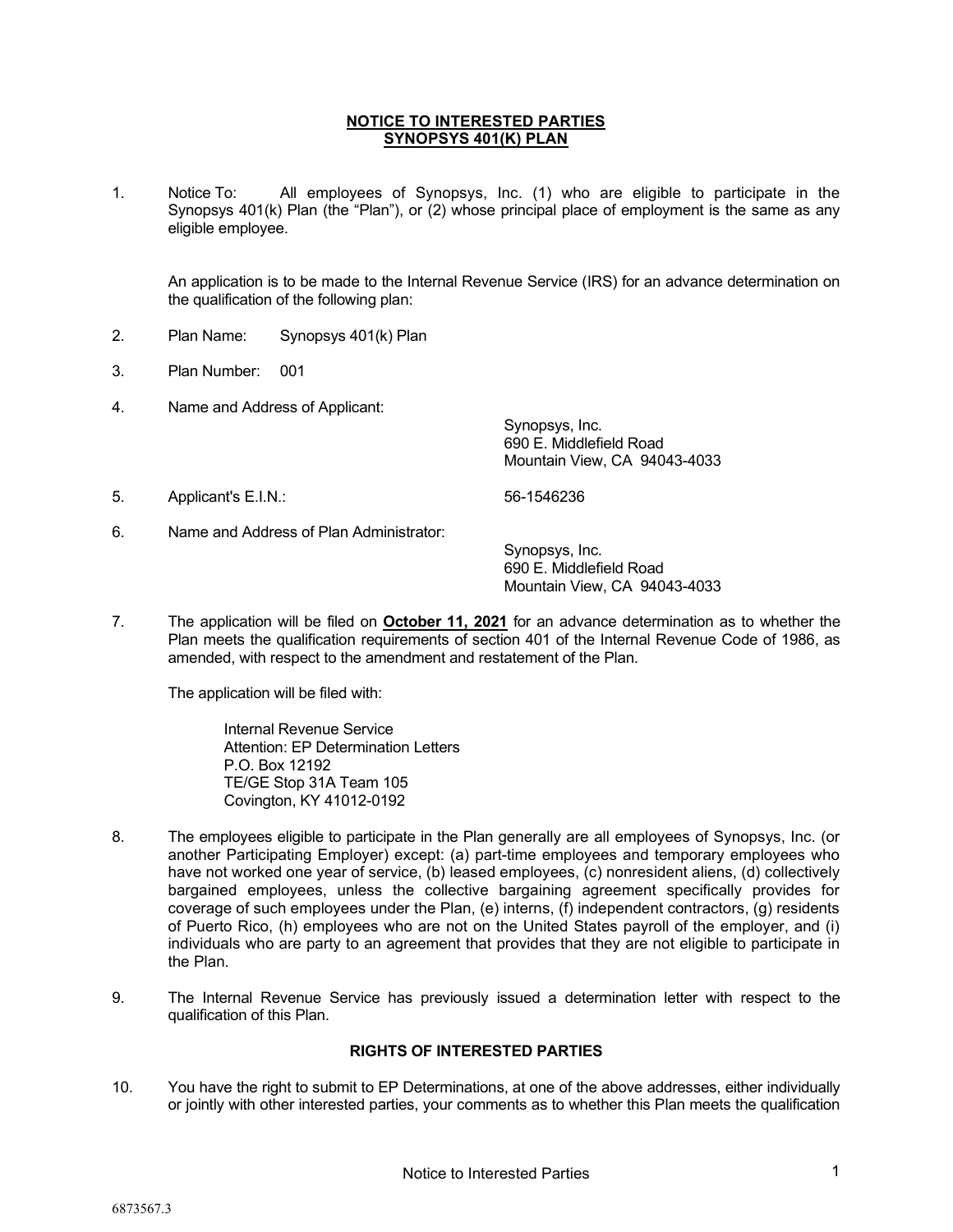requirements of the Internal Revenue Code. Label your comments "Interested Party Statement". Include the EIN, plan name, and plan number in your correspondence. Also include your contact information (mailing address and phone number) in case we need to contact you. Your comments to EP Determinations may be submitted to:

Internal Revenue Service EP Determinations Attn: Customer Service Manager P.O. Box 2508 Cincinnati, OH 45202

You may instead, individually or jointly with other interested parties, request the Department of Labor to submit, on your behalf, comments to EP Determinations regarding qualification of the Plan. If the Department declines to comment on all or some of the matters you raise, you may individually or jointly (if your request was made to the Department jointly) submit your comments on these matters directly to EP Determinations at the Cincinnati address above.

# REQUESTS FOR COMMENTS BY THE DEPARTMENT OF LABOR

- 11. The Department of Labor may not comment on behalf of interested parties unless requested to do so by the lesser of 10 employees or 10 percent of the employees who qualify as interested parties. The number of persons needed for the Department to comment with respect to this Plan is 10. If you request the Department to comment, your request must be in writing and must specify the matters upon which comments are requested and must also include:
	- (1) The information contained in Items 2 through 5 of this Notice; and
	- (2) The number of persons needed for the Department to comment.

A request to the Department to comment should be addressed as follows:

Deputy Assistant Secretary Employee Benefits Security Administration U.S. Department of Labor 200 Constitution Avenue, N.W. Washington, D.C. 20210 Attention: 3001 Comment Request

# COMMENTS TO THE INTERNAL REVENUE SERVICE

12. Comments submitted by you to EP Determinations must be in writing and received by November 5, 2021. However, if there are matters that you request the Department of Labor to comment upon on your behalf, and the Department declines, you may submit comments on these matters to EP Determinations to be received by them within fifteen days from the time the Department notifies you that it will not comment on a particular matter, or by November 25, 2021, whichever is later, but not after December 10, 2021, sixty days after the EP Determinations receives the application for determination. A request to the Department to comment on your behalf must be received by October 26, 2021, if you wish to preserve your right to comment on a matter upon which the Department declines to comment, or by November 5, 2021, if you wish to waive that right.

# ADDITIONAL INFORMATION

13. Detailed instructions regarding the requirements for notification of interested parties may be found in Sections 19 and 20 of IRS Revenue Procedure 2021-4. Additional information concerning this application (including, where applicable, an updated copy of the Plan and related trust; the application for determination; any additional documents dealing with the application that have been submitted to the IRS; and copies of Section 19 and 20 of Revenue Procedure 2021-4) are available